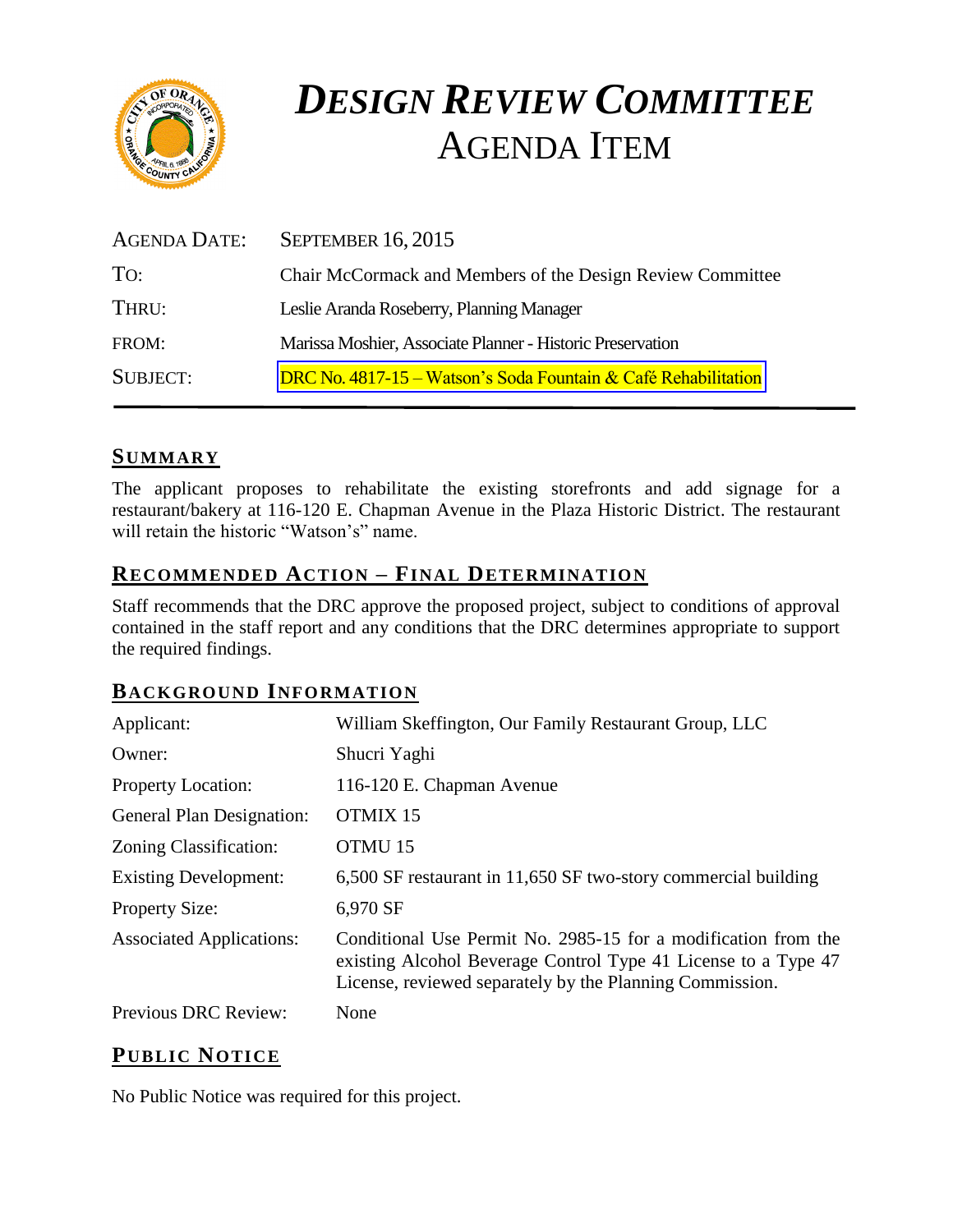## **ENVIRONMENTAL REVIEW**

**Categorical Exemption:** The proposed project is categorically exempt from the provisions of the California Environmental Quality Act (CEQA) per State CEQA Guidelines 15301 (Existing Facilities) because the project involves minor alterations to the exterior of an existing restaurant and 15331 (Historical Resource Restoration/Rehabilitation) because the project is limited to rehabilitation of existing storefronts in conformance with the *Secretary of the Interior's Standards for the Treatment of Historic Properties (Secretary's Standards)* and the Old Towne Design Standards. In conformance with the *Secretary's Standards*, the proposed rehabilitation is compatible with the character of the historic building and retains historic features to the greatest extent feasible. There is no environmental public review required for a Categorical Exemption.

## **PROJECT DESCRIP TION**

The applicant proposes to rehabilitate an existing storefront in the Plaza Historic District. The major project components include:

- Remove non-historic blue canvas awnings on north and east elevations.
- Repair and replace combed finish stucco above the storefronts.
- Replace existing storefront doors with new clear anodized aluminum doors.
- Paint brick storefront elements on north elevation.
- Repair existing blue glazed tile bulkhead on north and east elevations.
- Repair existing flat canopy with aluminum roof edge above the storefronts.
- Install new pass-through window in existing aluminum storefront on east elevation. The pass-through window is clear anodized aluminum. An 8 inch deep stainless steel transaction shelf will be installed below the window, at 34 inches above grade as required by the California Building Code for accessibility. The shelf will be recessed in a pocket below the window and will pull out from the wall when in use.
- Install new 36 inch metal railing and gate to enclose the covered outdoor dining area on the north elevation.
- Install new signage. The new signs consist of a 66 square foot exposed neon sign at the canopy edge on the north elevation, a new 15 square foot blade sign at the northeast corner of the building, and new window decals on the north and east elevations.

## **EXISTING SITE**

The existing site is developed with a two-story, 11,650 square foot commercial building constructed circa 1900. The subject business occupies the ground floor tenant spaces addressed as 116-120 E. Chapman Avenue. The building is a contributor to the National Register of Historic Places-listed Plaza Historic District. Watson's Drugs, which included a pharmacy and lunch counter, has occupied the 116 E. Chapman Avenue space for decades.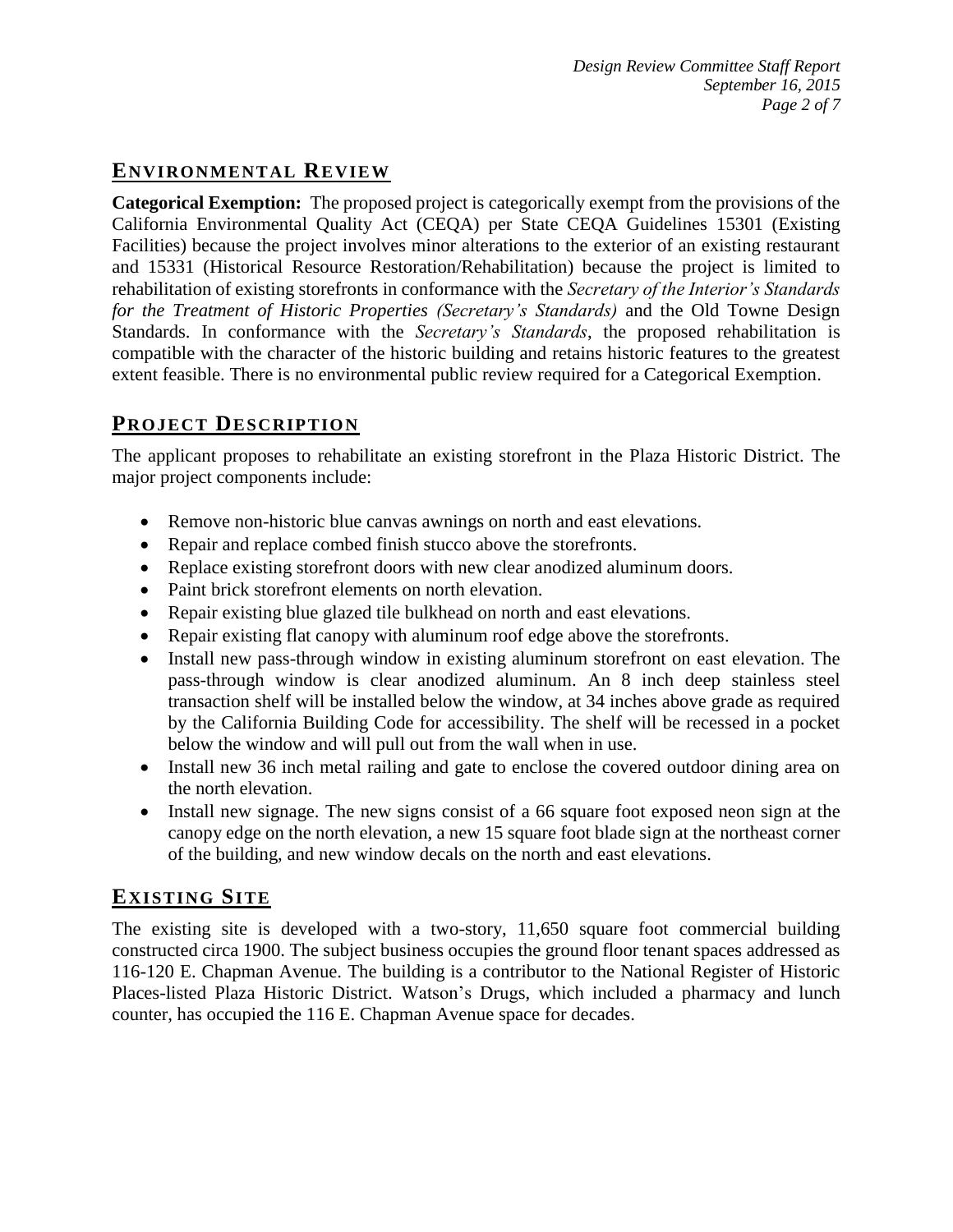# **HISTORIC BUILDING ELEMENTS**

The period of significance for the Plaza Historic District is 1888 to 1930. The ground floor storefronts at 116-120 E. Chapman Avenue were altered after 1930; however, staff recommends to the DRC that components of the storefronts have taken on significance over time and should be considered contributing elements. The 120 E. Chapman storefront at the northeast corner of the building was remodeled by Van de Kamp's Bakery in the late 1940s. Van de Kamp's was founded in Los Angeles in 1915 and expanded into 320 bakeries and outlets by the 1940s. The Van de Kamp's remodel included installation of a new metal storefront system, blue glazed tile bulkhead, and a windmill-shaped blade sign at the corner of the building. The blade sign has been removed, but the storefront and bulkhead are intact. Although these changes occurred outside of the Plaza Historic District's period of significance, staff recommends that the DRC consider the storefront to be a contributing element of the building, because it is a good example of a mid-century storefront that reflects the evolving commercial development of the Plaza during this period.

The larger Watson's storefront at 116 E. Chapman was also altered circa 1950 with a recessed metal storefront system, including display cases on opposite sides of the storefront. One of the display cases has been removed, and brick veneer was added to the bulkhead and column in front of the double doors after 1977. Although the bulkhead materials have been altered, the location of the storefront and the display case have been retained, and staff recommends that the DRC consider these elements to be contributing to the building.

# **EXISTING AREA CONTEXT**

The property is located at the southwest corner of the intersection of E. Chapman Avenue and S. Orange Street in the Plaza Historic District. Surrounding properties are zoned OTMU-15 and consist of a mix of retail and office uses.

## **EVALUATION CRITERIA**

Orange Municipal Code (OMC) Section 17.10.070 establishes the general criteria the DRC should use when reviewing the project. This section states the following:

The project shall have an internally consistent, integrated design theme, which is reflected in the following elements:

#### 1. **Architectural Features**.

- a. The architectural features shall reflect a similar design style or period.
- b. Creative building elements and identifying features should be used to create a high quality project with visual interest and an architectural style.

#### 2. **Landscape**.

- a. The type, size and location of landscape materials shall support the project's overall design concept.
- b. Landscaping shall not obstruct visibility of required addressing, nor shall it obstruct the vision of motorists or pedestrians in proximity to the site.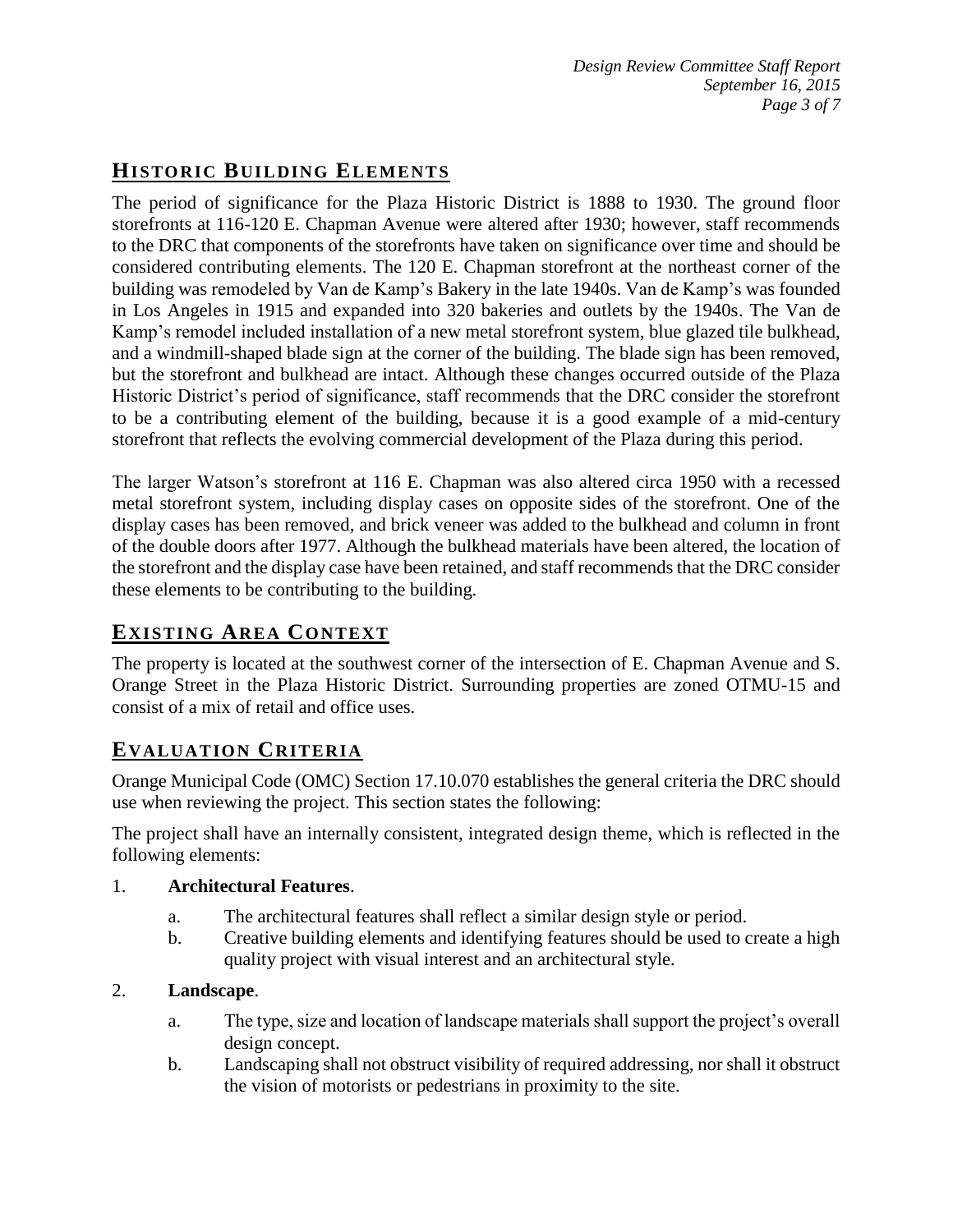- c. Landscape areas shall be provided in and around parking lots to break up the appearance of large expanses of hardscape.
- 3. **Signage**. All signage shall be compatible with the building(s) design, scale, colors, materials and lighting.
- 4. **Secondary Functional and Accessory Features**. Trash receptacles, storage and loading areas, transformers and mechanical equipment shall be screened in a manner, which is architecturally compatible with the principal building(s).

#### **ANALY SIS/STATEMENT OF THE ISSUES**

#### Issue 1: Compatibility of Storefront Rehabilitation

As described above, the existing storefronts are contributing elements to the historic building that have taken on significance over time. The proposed project retains the important characterdefining features of these storefronts, including location, design and materials. The project will uncover concealed historic features, including the small flat canopies over the storefronts on the north elevation. The new design features, colors and materials are also compatible with the historic building. The existing brick veneer on the 116 E. Chapman Avenue storefront was added to the storefront after 1977 and is not a character-defining feature of the building. The Old Towne Design Standards typically do not allow painting of unpainted masonry; however, staff recommends that painting is appropriate in this case, because the veneer itself is not a historic feature of the building. At the 120 E. Chapman storefront, the clear aluminum new pass-through window is placed on a secondary elevation and fits within the existing storefront system to limit the impact to historic materials. The proposed shelf below the pass-through window uses similar materials and is placed to limit the impact to the historic glazed tile bulkhead. Staff recommends that the DRC find that the proposed project is compatible with the historic building and is in conformance with the *Secretary's Standards* and the Old Towne Design Standards.

#### Issue 2: Signage

The proposed signs meet the applicable sign requirements of Chapter 17.36 of the Orange Municipal Code and the Historic Preservation Design Standards for Old Towne. The signage placement and design are based on historic photographs of Watson's Drugs and Van De Kamp's bakery from the 1950s (see Attachment 4: Historic Photographs). The exposed neon sign on the canopy edge on the north elevation is similar in design and materials to the "Watson's Drugs" sign from the mid-century period. The proposed blade sign reflects the Van De Kamp's windmill blade sign placed at the corner of the building in the late 1940s. The proposed exposed neon, aluminum materials, colors and type face are appropriate to the building and context of the Plaza Historic District. Staff recommends that the DRC find that the proposed signage is in conformance with the *Secretary's Standards* and Old Towne Design Standards.

# **ADVISORY BOARD RECOMMENDATION**

None.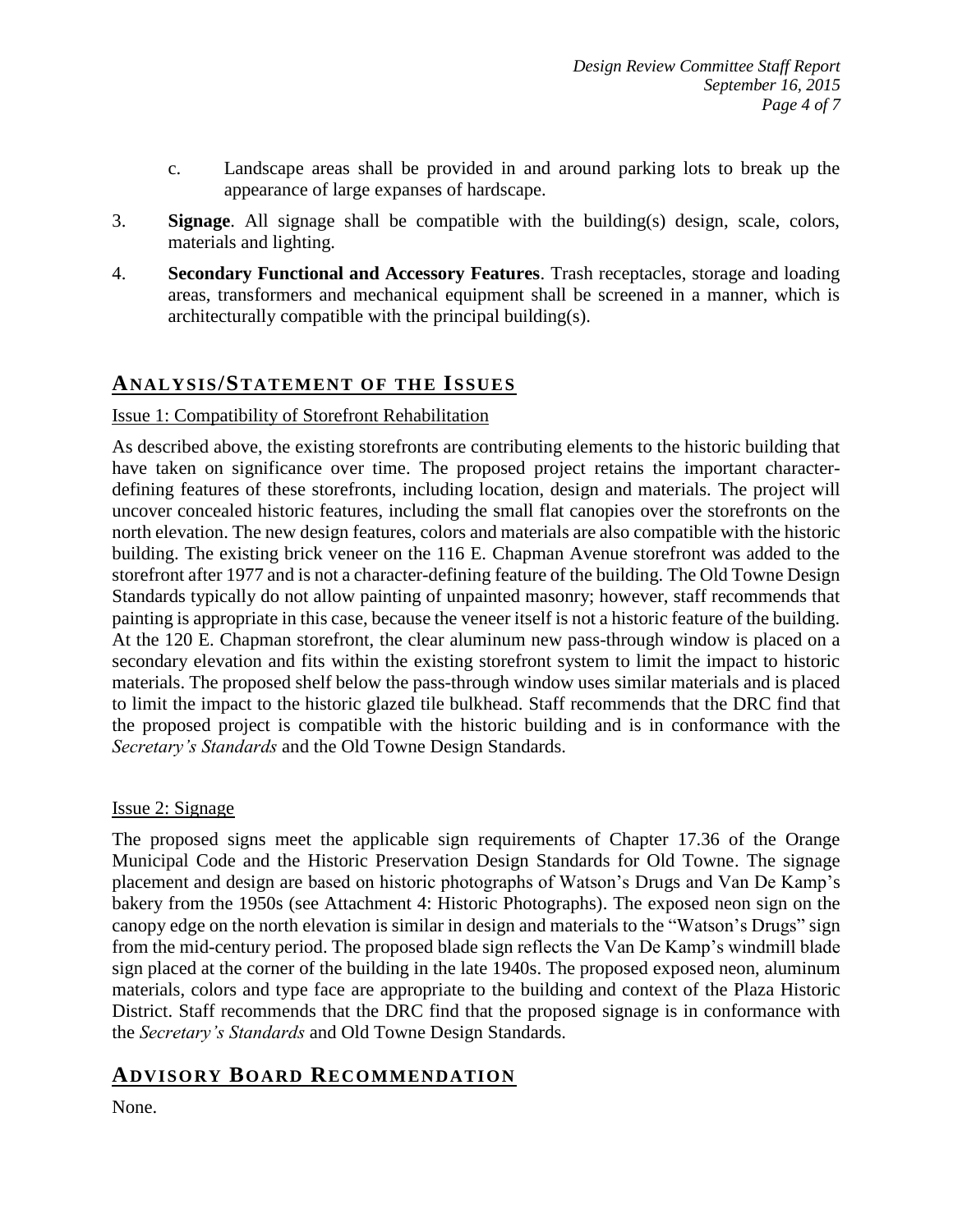## **STAFF RECOMMENDATION AND REQUIRED FINDINGS**

The courts define a "Finding" as a conclusion which describes the method of analysis decision makers utilize to make the final decision. A decision making body "makes a Finding," or draws a conclusion, through identifying evidence in the record (i.e., testimony, reports, environmental documents, etc.) and should not contain unsupported statements. The statements which support the Findings bridge the gap between the raw data and the ultimate decision, thereby showing the rational decision making process that took place. The "Findings" are, in essence, the ultimate conclusions which must be reached in order to approve (or recommend approval of) a project. The same holds true if denying a project; the decision making body must detail why it cannot make the Findings.

The Findings are applied as appropriate to each project. Based on the following Findings and statements in support of such Findings, staff recommends the DRC approve the project with conditions.

*1. In the Old Towne Historic District, the proposed work conforms to the prescriptive standards and design criteria referenced and/or recommended by the DRC or other reviewing body for the project (OMC 17.10.070.G.1).*

The proposed project is in conformance with the Old Towne Design Standards, which are the prescriptive design criteria for projects within the Old Towne Historic District. The project retains the character-defining features of the existing historic storefronts, including recessed entrances, clear anodized aluminum storefronts, and glazed tile bulkhead. The proposed design, colors and materials of the new elements, including the pass-through window and signage, are compatible with the character of the historic building. The proposed project is consistent with the context of the Plaza Historic District and does not adversely affect the historic building or the Historic District.

*2. In any National Register Historic District, the proposed work complies with the Secretary of the Interior's standards and guidelines (OMC 17.10.07.G.2).*

Projects found to be in conformance with the Old Towne Design Standards are generally considered to be in conformance with the *Secretary's Standards*. In conformance with Standard 1, the proposed storefront design minimizes changes to the defining characteristics of the building and the Historic District while allowing for the new restaurant use within the existing space. In conformance with Standard 2, the proposed exterior alterations retain the character-defining features of the historic storefronts and the historic streetscape in the Plaza. In conformance with Standard 4, the design and materials of the existing storefronts have acquired historic significance in their own right and are being preserved with the proposed design. The proposed project is in conformance with the *Secretary's Standards*.

*3. The project design upholds community aesthetics through the use of an internally consistent, integrated design theme and is consistent with all adopted specific plans, applicable design standards, and their required findings (OMC 17.10.07.G.3).*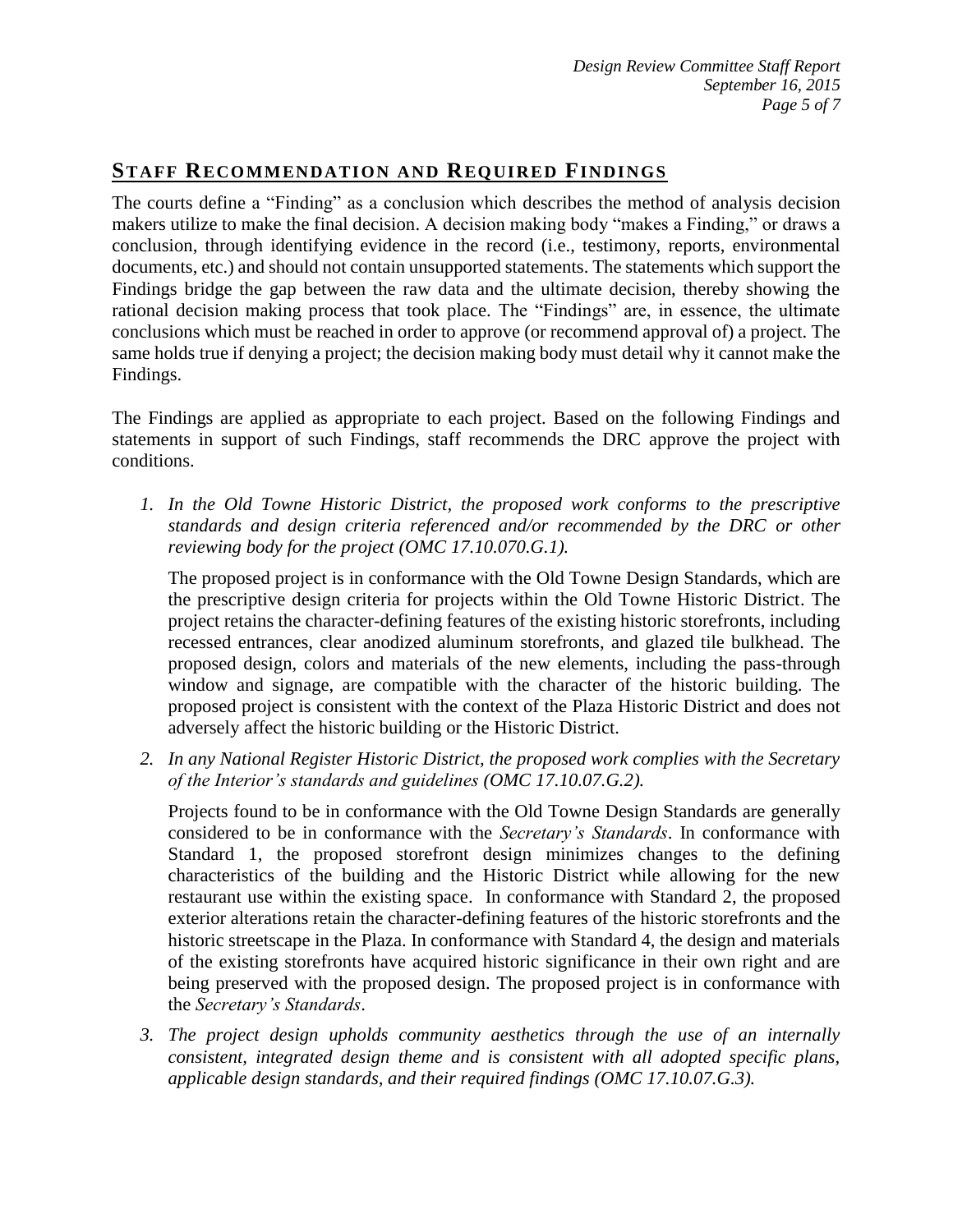Projects located with the Old Towne Historic District must comply with the Old Towne Design Standards and *Secretary's Standards* (as applicable). As described above, the proposed work conforms with these design standards.

*4. For infill residential development, as specified in the City of Orange Infill Residential Design Guidelines, the new structure(s) or addition are compatible with the scale, massing, orientation, and articulation of the surrounding development and will preserve or enhance existing neighborhood character (OMC 17.10.07.G.4).*

This project does not involve residential infill development. The *City of Orange Infill Residential Design Guidelines* do not apply, and this finding does not apply.

#### **CONDITIONS**

The approval of this project is subject to the following conditions:

- 1. All construction shall conform in substance and be maintained in general conformance with plans and exhibits labeled Attachment 5 in the staff report (date stamped received September 9, 2015), including modifications required by the conditions of approval, and as recommended for approval by the Design Review Committee.
- 2. An encroachment agreement shall be obtained through the Public Works Department prior to installation of any fixture or street furniture in the public right of way.
- 3. The applicant agrees to indemnify, hold harmless, and defend the City, its officers, agents and employees from any and all liability or claims that may be brought against the City arising out of its approval of this permit, save and except that caused by the City's active negligence.
- 4. Except as otherwise provided herein, this project is approved as a precise plan. After any application has been approved, if changes are proposed regarding the location or alteration of any structure, a changed plan may be submitted to the Community Development Director for approval. If the Community Development Director determines that the proposed change complies with the provisions and the spirit and intent of the approval action, and that the action would have been the same for the changed plan as for the approved plot plan, the Community Development Director may approve the changed plan without requiring a new public meeting.
- 5. Prior to the issuance of building permits, the applicant shall pay all applicable development fees including but not limited to: City sewer connection, Orange County Sanitation District Connection Fee, Transportation System Improvement Program, Fire Facility, Police Facility, Park Acquisition, Sanitation District, and School District, as required.
- 6. Construction permits shall be obtained for all construction work, as required by the City of Orange, Community Development Department's Building Division and Public Works Grading Division. Failure to obtain the required building permits will be cause for revocation of this permit.
- 7. All structures shall comply with the requirements of Municipal Code Chapter 15.52 (Building Security Standards), which relates to hardware, doors, windows, lighting, etc. (Ord.